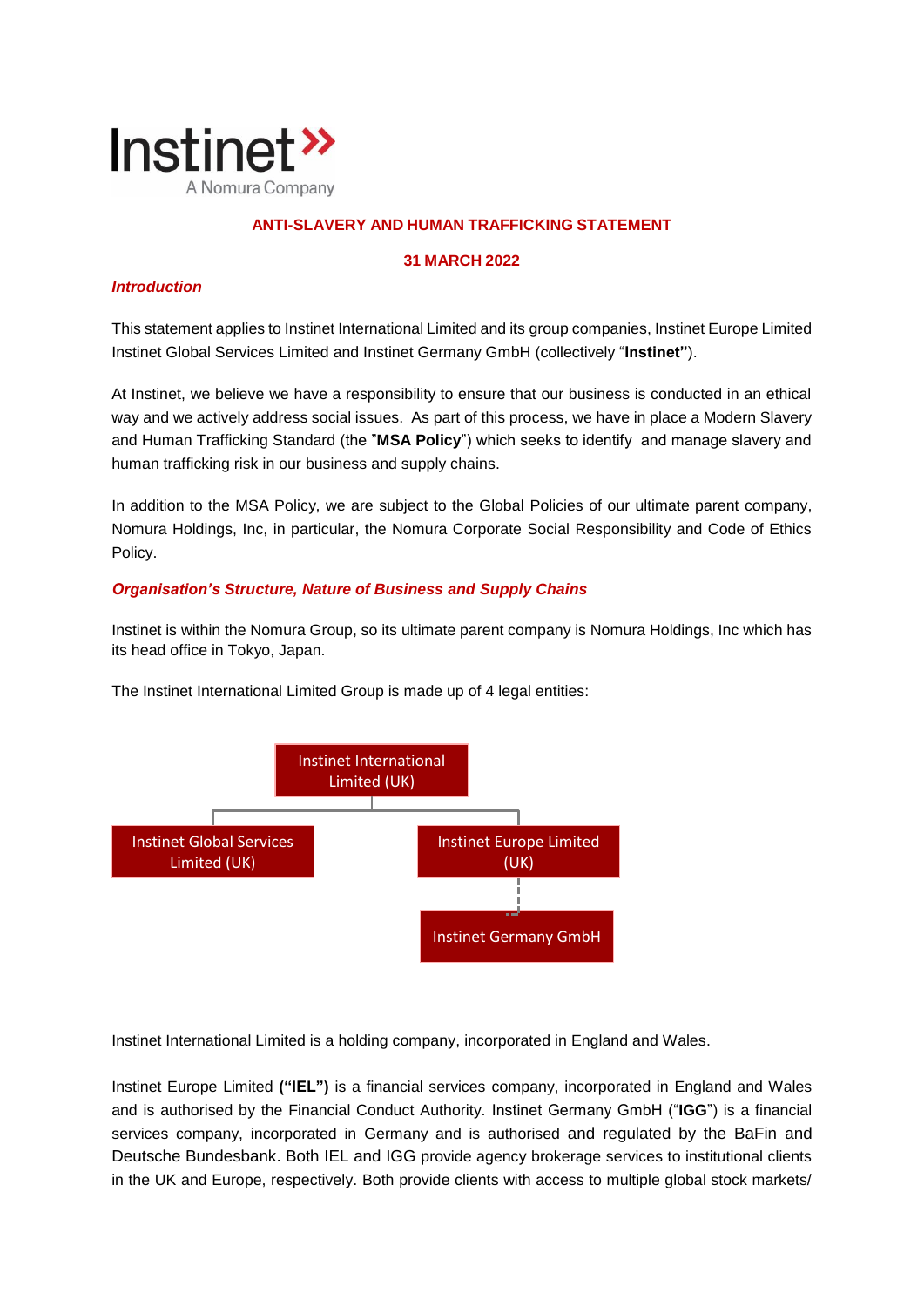trading venues through their memberships and relationships with global affiliates and local brokers. In addition, both entities provide agency trading services, including algorithms, crossing networks, agency sales trading, global portfolio trading and commission management services, as well as access to thirdparty research.

Instinet Global Services Limited **("IGSL")** is a services company, the main purpose of which is to support the regulated entities, IEL and IGG. In doing so it supplies a range of services to IEL and IGG, including, without limitation, technology, accountancy, HR, audit and legal/regulatory services.

IEL, IGG and IGSL receive services from a variety of vendors (which may include affiliate companies). These include, without limitation, the following:

- Banking and Custody Services
- Execution Services in markets where Instinet is not a direct member
- Technology Services and Products
- Advisory/Consultancy Services
- Recruitment Services
- Facilities/Disaster Recovery Services
- **External Audit Services**

# *Risk of Slavery and Human Trafficking Occurring in Supply Chains*

Instinet's supply chains are relatively simple and the nature of goods and services provided there is a limited opportunity for slavery and human trafficking and the risk of slavery and human trafficking is therefore considered to be low risk. However, it is important that Instinet monitors this continually. Given the risks posed, in the year to 31 March 2022, we support our commitment to anti-slavery and human trafficking by having the following framework in place:

- The MSA Policy, this reflects our commitment to acting ethically and with integrity in all our business relationships and to implementing and enforcing effective systems and controls to ensure slavery and human trafficking is not taking place anywhere in our supply chains.
- Reporting Misconduct & Whistleblowing Procedures the procedure sets out the procedures for reporting misconduct, confirms protection for staff reporting misconduct and has been specifically updated to included procedures for reporting concerns regarding modern slavery and human trafficking.
- Anti-Money Laundering and Anti-Bribery and Corruption Policy This policy sets out the framework of the firm's approach to compliance with Anti-Money Laundering and Anti-Bribery and Corruption legislation and regulations and each employee's responsibilities in ensuring the firm remains vigilant to the risks of financial crime.
- On-Boarding Procedures these procedures include "Know Your Client" due diligence and sanction screening.
- Code of Ethics as a Nomura Group company, staff must adhere to principles which cover good corporate governance and corporate social responsibility.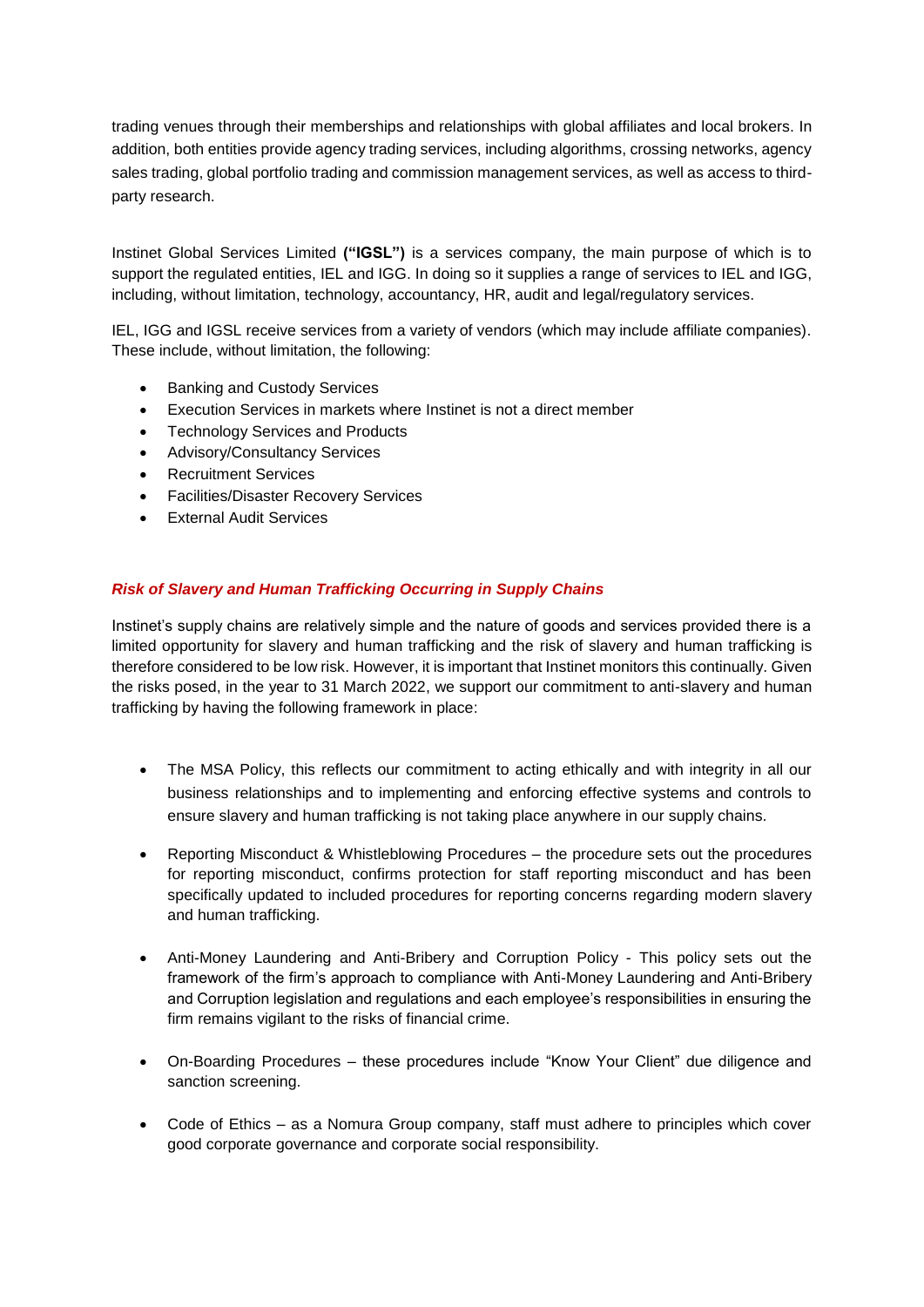- Code of Conduct Policy this sets out the firm's expectation of staff members' conduct and sets out the need for compliance with the applicable legal and regulatory obligations that are relevant to IEL's business activities.
- Recruitment Policy this sets out the recruitment policy including the use of preferred recruitment agencies, approval processes for the recruitment of staff etc.
- New Business Initiative/Material Business Change Process this process ensures that any new business initiative or changes to current models are considered by all business functions, including legal, compliance and risk functions. This ensures appropriate consideration can be given to applicable laws, such as the Modern Slavery Act 2015, and of appropriate systems and controls to ensure compliance.
- Fit & Proper Assessment of certain staff as a FCA regulated firm, Instinet is subject to the Senior Managers & Certification Regime which requires the firm to undertake fitness and propriety assessments of staff in certain roles on a periodic basis.

### *Implementation*

The Board of Directors of IIL, IEL, IGSL and IGG respectively shall have overall responsibility for the MSA Policy and this statement. Instinet's senior management shall be responsible for implementing the MSA Policy and the objectives considered in this statement.

### *Effectiveness*

We monitor our performance against the following in order to ensure effectiveness of the MSA Policy:

- On a periodic basis, provide staff with appropriate training given the nature, scale and size of Instinet
- Issuing of MSA Policy to all staff
- Ensuring that employees are paid a minimum wage
- Using our internal Compliance, Risk and Internal Audit function that is functionally independent from the business to ensure compliance with requirements, where necessary

## *Training*

On a periodic basis, Instinet will provide staff with a copy of the MSA Policy and ensure they attest to having read the understood the MSA Policy.

## *Further Steps*

Following a review of the effectiveness of the steps we have taken this year to ensure that here is no slavery or human trafficking in our supply chains we intend to take the following further steps to combat slavery and human trafficking:

- Review current process for on-boarding of suppliers and consider appropriate enhancements to the process
- Review the annual risk assessment process to consider the risks posed by modern slavery and human trafficking
- Consider what monitoring, KRIs and KPIs are appropriate for modern slavery and human trafficking given the risks posed by modern slavery and human trafficking